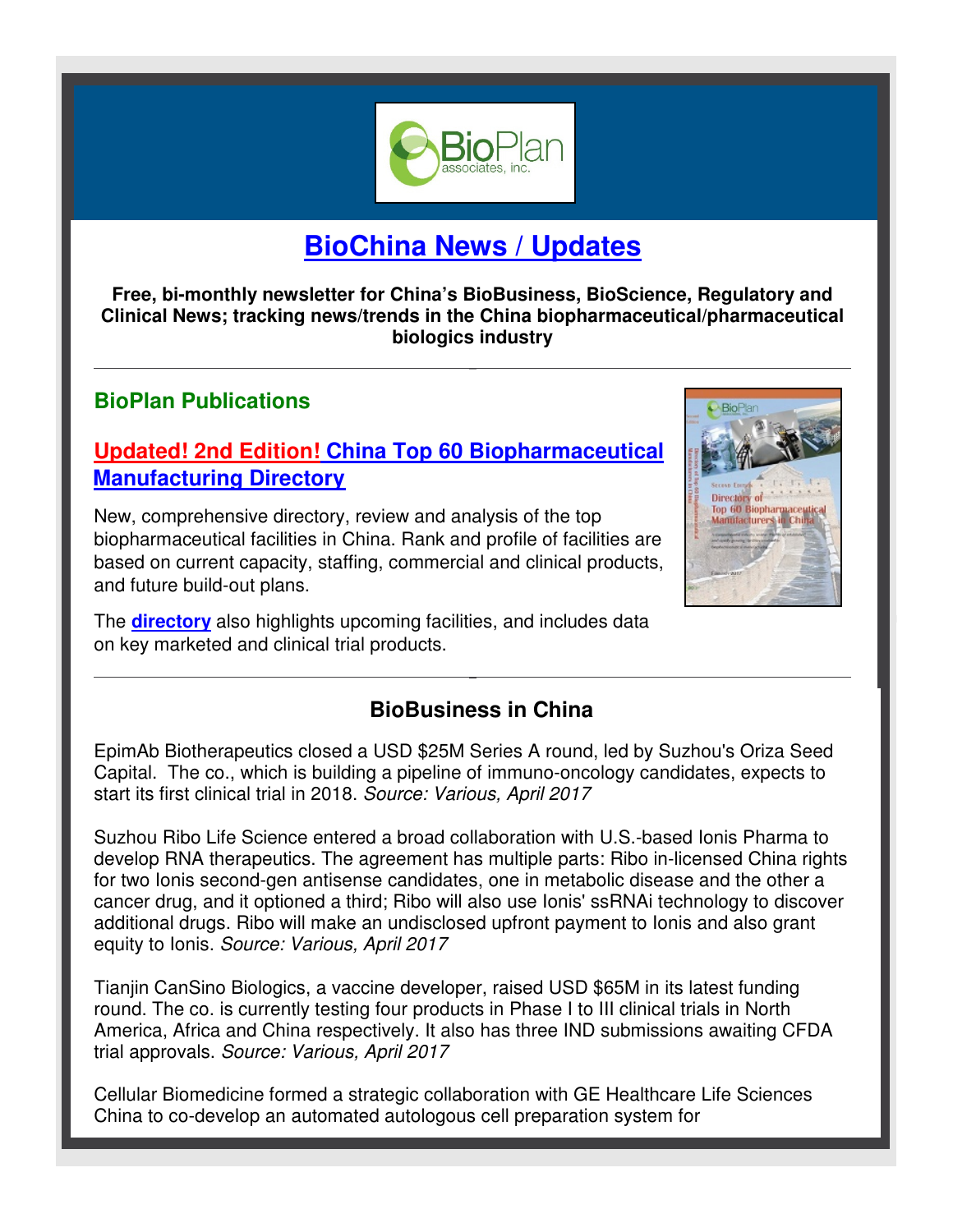immunotherapy/stem cell manufacturing. To develop the processes, the two co.'s will build a joint lab inside CBMG's new Zhangjiang GMP facility in Shanghai. Source: Various, April 2017

Beijing's Creat Group, an investment firm working in financial services, plasma drugs, manufacturing and mineral resources, acquired Germany's Biotest AG, a plasma co., for USD \$1.3B. Creat agreed to a five-year agreement that will keep Biotest's corporate seat in Dreieich, Germany, maintain the Biotest corporate name and increase employment equal to management's business plan. Source: Various, April 2017

Shanghai's CRO Newsummit Biopharma, a unit of Zhejiang Yatai Pharma, in-licensed rights for a novel antibody targeting Hepatitis C virus from MRC Technology of the UK. MRC said the novel molecule was humanized by MRC Tech scientists, and originated in the lab of Prof. Arvind Patel, of the MRC-University of Glasgow Centre for Virus Research. Source: Various, March 2017

Qilu Pharma of Jinan signed an agreement for China's co-development and marketing of a ALT-L2, a biosimilar to Roche's Herceptin, which is used to treat breast and gastric cancers, and developed by Korea's Alteogen. The molecule is ready to start a Phase III trial in Canada. Alteogen will transfer the technology for the drug to Qilu. Source: Various, March 2017

Innovent Biologics will partner with Korea's Hanmi Pharma to co-develop and cocommercialize a targeted, immuno-oncology bispecific drug candidate. The two co.'s expect the molecule to be ready for clinical development in 2019. Hanmi will lead the antibody's development and commercialization outside China, while Innovent will be responsible for manufacturing, along with China development and commercialization. The two firms will share development costs and profits, though details were not disclosed. Source: Various, March 2017

GeneQuantum Healthcare raised USD \$5.8M to advance its development of novel antibody drug conjugates toward IND filings. Founded in 2013, GeneQuantum says its proprietary next-generation Ligase Dependent Conjugation (LDC) technology allows the co. to conjugate anti-tumor cytotoxins and site-specific antibodies with a much larger therapeutic window. Source: Various, March 2017

C-Bridge Capital and Tasly Holding, a TCM company, will partner to invest USD \$150M in two young China biopharmas, Shanghai's Tianjing Biopharma and Tianjin's Tianzhenshi Biotechnology, which will be merged into a single entity as part of the investment. The merged co.'s will jointly hold twelve antibody drug candidates. Source: Various, March 2017

# **Bio-Facilities Planned in China**

Xuchang Biologics Industry Park recently started construction in Xuchang, Henan. The first phase of the park will be focused on manufacturing of amino acids, fructose, etc.; second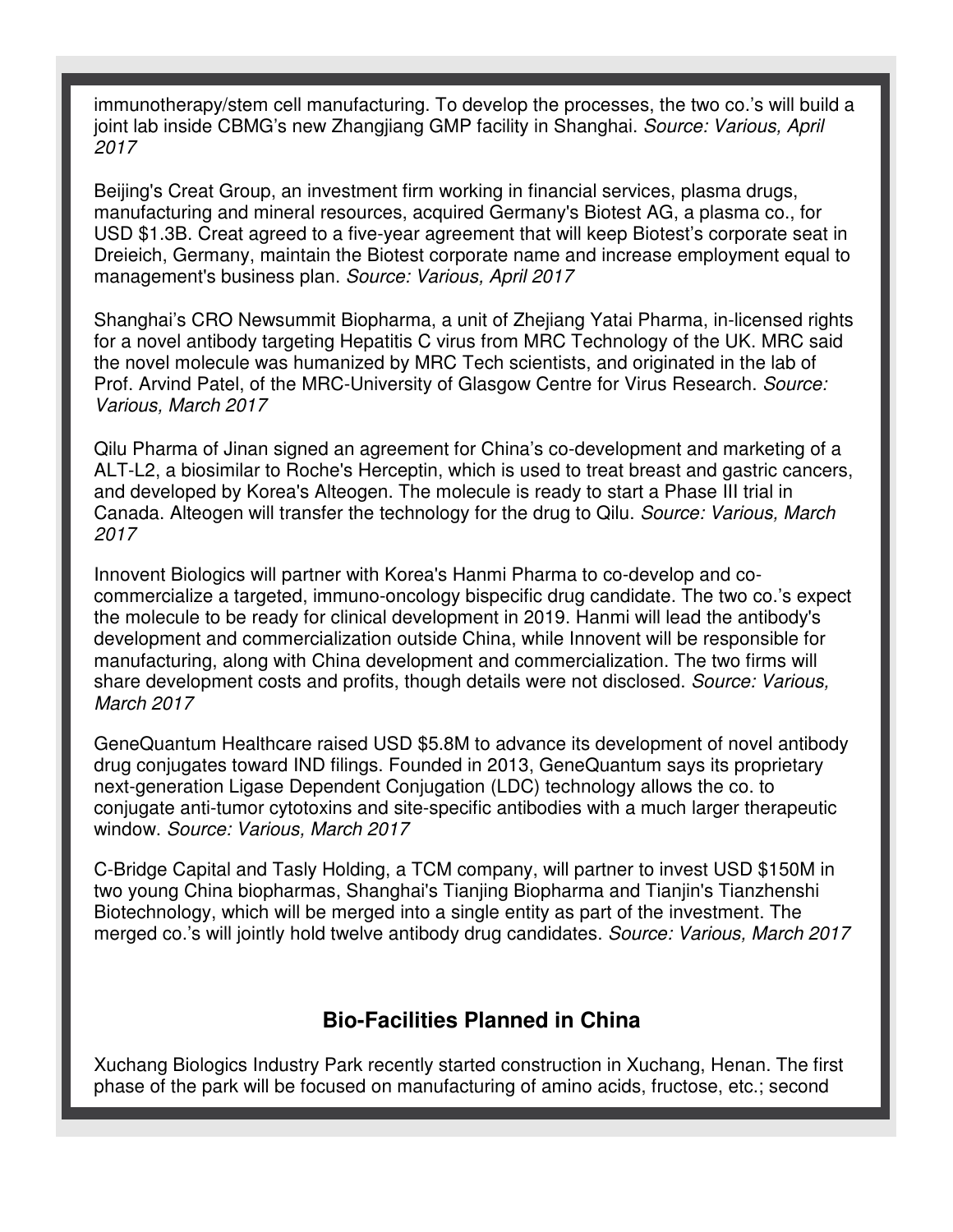and third phase will be focused on construction of biologics manufacturing plants. The construction is projected to be completed within 3-5 years. Source: Various, Feb 2017

Teruisi Pharma is building a mAb production plant in Huzhou, which the co. claims to be the first US/EU cGMP compatible plant in China. The phase I construction is projected to cost approx. USD ~\$77M. Source: Various, Feb 2017

BeiGene will form a USD \$330M JV with Guangzhou GET Technology Development to build a Guangzhou biologic drug manufacturing facility. BeiGene will contribute USD \$30M to the JV, and Guangzhou GET will invest USD \$150M in a combination of direct equity investment and a convertible shareholder loan, and the JV will raise another USD \$150M in commercial loans. Some of the funds may be used to support China biologic drug development, and construction of the new facility will begin this year. Source: Various, Feb 2017

U.S.-based Just Biotherapeutics will use prefabricated clean rooms made by U.S.-based G-CON for its first commercial manufacturing site being built in Hangzhou. Just Hangzhou (Just China) is a partially owned subsidiary of Just Bio. Source: Various, Feb 2017

Shanghai's Zai Lab will expand into biologic drug manufacturing through a partnership with GE Healthcare. The two co.'s will cooperate on a facility in Suzhou's BioBay Park, already under construction, which will initially produce clinical-trial-level supplies of biologic drugs. In BioBay, Zai has started building the 4,200-square meter large molecule cGMP plant. The co. is also close to completing construction on a 5,000-square meter small molecule manufacturing facility. GE's equipment will be used in the biologics facility. Source: Various, April 2017

Sichuan-based Baili Pharmaceutical announced it completed phase I construction of the ADC-mAb manufacturing base in Chengdu Medical Park. The co. claims the phase I construction includes pilot-scale and commercial scale product plants for antibodies with 6,000 square meters of space. The co. plans to invest USD \$100M in the phase II construction of the site, which is projected to be completed in 2020. The manufacturing facility is established with GE equipment. Source: Various, April 2017

#### **Regulatory and Clinical in China**

South Korea-based Celltrion received CFDA approval to begin clinical trials of Remsima, a biosimilar to Johnson & Johnson's arthritis treatment Remicade. Remsima has the distinction of being the first foreign antibody biosimilar approved for an efficacy/safety test in China, according to Celltrion, which filed for trial approval in January 2014. Source: Various, May 2017

Beijing-based Yisheng Biopharma announced its YS-ON-001, a large molecule drug candidate against cancer, started a Phase I clinical trial in Singapore. The product was granted orphan drug status by FDA in October, 2016. Source: Various, May 2017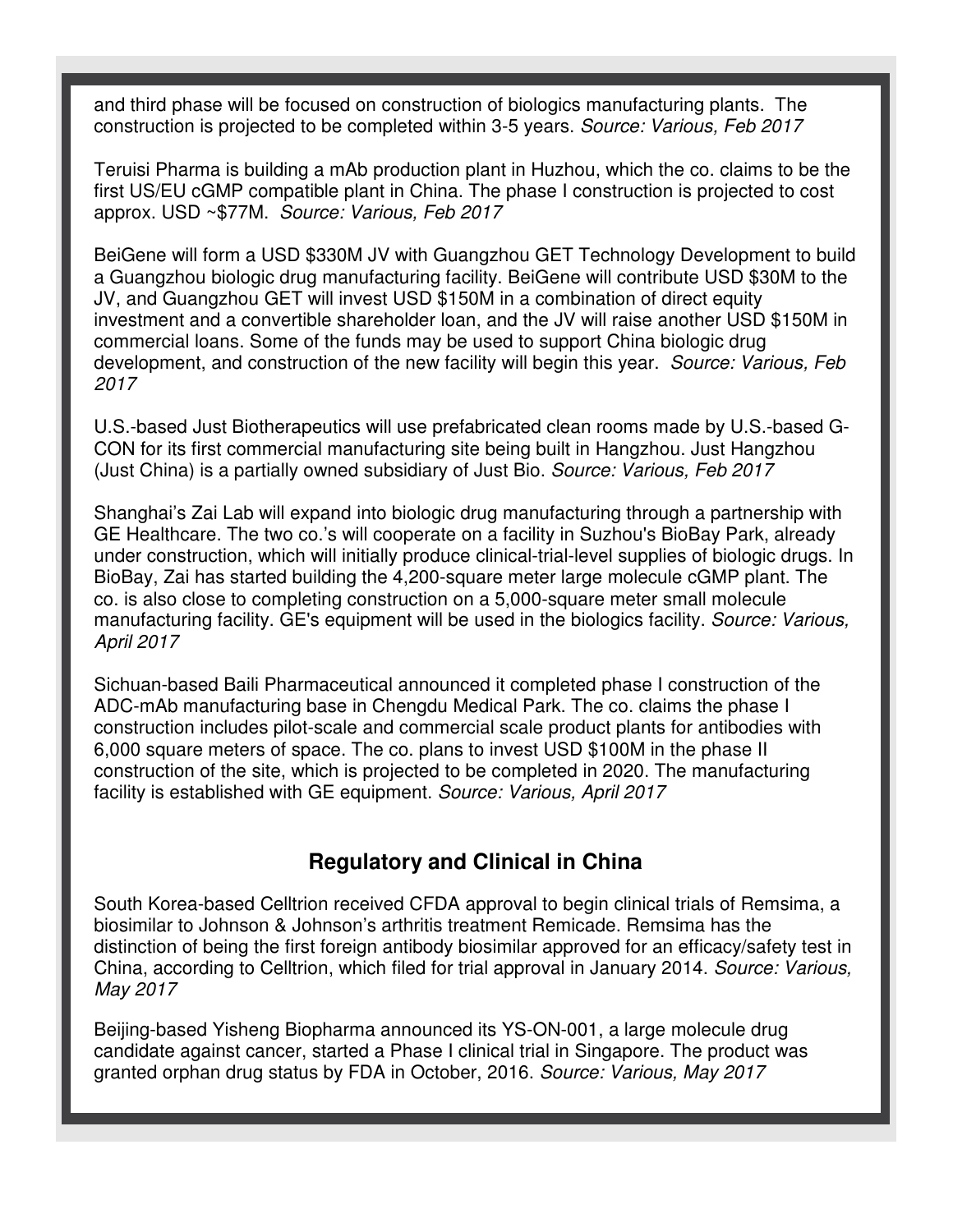MSD's HPV vaccine (Gardasil), approved by CFDA, will be launched in the China market. The first HPV vaccine approved in China was GSK's Cervarix. Source: Various, May 2017

Beijing-based Eastern Biotech announced its recombinant humanized anti-VEGF mAb for treatment of age-related macular degeneration was granted IND approval by CFDA to start clinical trials in China. CDSCO will seek to align India's pharma GMP regulations with those of WHO (not major market countries, e.g., US or EU, GMP regulations). Source: Various, May 2017

BeiGene, a Beijing oncology company, dosed its first patient in a pivotal China Phase II trial of its PD-1 candidate in patients with relapsed or refractory classical Hodgkin lymphoma (cHL). The co., which has administered the PD-1 drug to more than 400 patients, has been approved to test the drug in Australia, New Zealand, the U.S. and Taiwan. Source: Various, Apr 2017

Genor Pharma announced it kicked off its Phase I clinical trial of GB222, a biosimilar of Bevacizumab. Source: Various, Apr 2017

China's FDA is proposing a new rule to speed up China's approval of novel foreign drugs. Under the new rules, if a drug's IND is already approved in another country, it would be exempted from filing a China IND/CTA request before starting China clinical trials. Source: Various, Mar 2017

CFDA and the National Health and Family Commission of PRC announced for-profit stem cell co.'s can be qualified vendor of cells used in cell therapy. The move is regarded as paving the way for commercialization of stem cell therapy in China. Source: Various, Mar 2017

JHL Biotech dosed the first patient in a European trial of JHL1101, a biosimilar of Roche/Genentech's rheumatoid arthritis treatment MabThera/Rituxan. JHL partnered with Sanofi giving Sanofi rights to commercialize JHL1101 in China (though no trials have been announced) in late 2016. Sanofi paid USD \$21M upfront and invested USD \$80M in JHL stock for the rights in a deal valued at USD \$257M. Source: Various, Mar 2017

U.S.-based Kite Pharma reported very positive topline results from a U.S. Phase III trial of its lead CAR-T immunotherapy in patients with chemorefractory B-cell non-Hodgkin lymphoma (NHL). Fosun Pharma and Kite announced a USD \$95M JV in early 2017 to develop the candidate in China, and Kite will complete its NDA filing of the CAR-T therapy in the U.S. during Q1 and in Europe later this year. Source: Various, Mar 2017

#### **Upcoming Biomanufacturing Meetings**

**[Phar-East Asia's Pharma & Biotech Festival 2018](http://www.terrapinn.com/exhibition/phar-east/index.stm)** – 1-2 March 2018, Singapore

**[ChinaBio Partnering Forum 2018](https://ebdgroup.knect365.com/chinabio-partnering/)** – 25-26 April 2018, Kempinski Hotel Suzhou, Suzhou, China